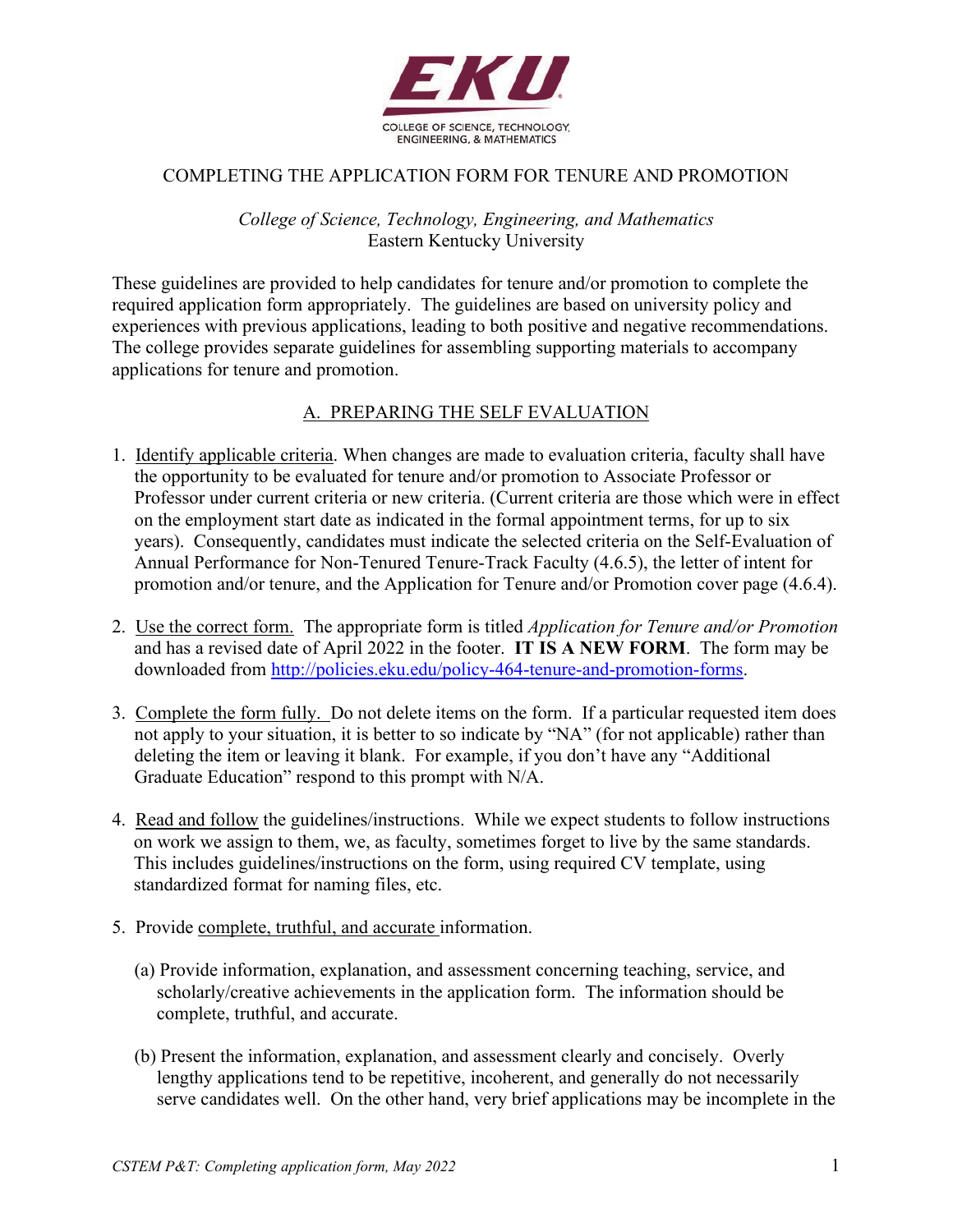

sense that there may not be sufficient information or analysis for reviewers to fully assess the work. Avoid the extremes. While being concise, the application should be adequate to present the candidate to reviewers at various levels of the university. Recommended maximum length for each section is provided in the application form.

- (c) Make use of the narrative sections to explain and assess your work but not to repeat or summarize information already provided. The narrative sections play an important role in helping evaluators understand your activities and accomplishments in the areas of teaching, research/creative activities, and service. Make use of these sections to help readers understand information unique to your discipline or field and your duties.
- 6. EKU as an institution considers teaching a high priority. Hence, provide a narrative analysis to help evaluators understand what you have done to be effective in your teaching. As part of this narrative, be sure to **provide** and **analyze** results of evaluation of your teaching from (1) student opinion of instruction [i.e., eXplrorance Blue] and (2) your departments second systematic method of assessing teaching performance.
	- (a) While the actual reports for each method are to be submitted in the supporting materials folder, the results should be summarized in this section.
	- (b) Discuss any trends or anomalies observed in the data summarized above.
	- (c) Discuss what you, students, and others view as strengths and weaknesses in your teaching. Refer to results of previous evaluations and explain what you have done to address perceived problems and needs and to continue to improve as a teacher.
- 7. All applications should be self-contained. While supporting documentation should be provided and referenced in the application, the application itself should be self-contained. Candidates should not assume that the presence of supporting materials precludes the explanation and assessment of information provided in the application form.
- 8. Ensure that your application and supporting documentation are complete, well presented and organized. Minimize spelling and typographical errors. It is a good idea to get someone to read over your application before you submit it.

## B. SUBMISSION OF APPLICATIONS

- 1. Submit your application on time. Departments have the right to not accept late applications and the College fully supports them in exercising this right. Departmental P&T guidelines have the specific dates (Sept. 20 for most departments in CSTEM).
- 2. The complete application package for tenure and/or promotion shall be submitted **digitally** in two notebooks. The notebooks will be available in Google drive folders created for each candidate by the Dean's office.